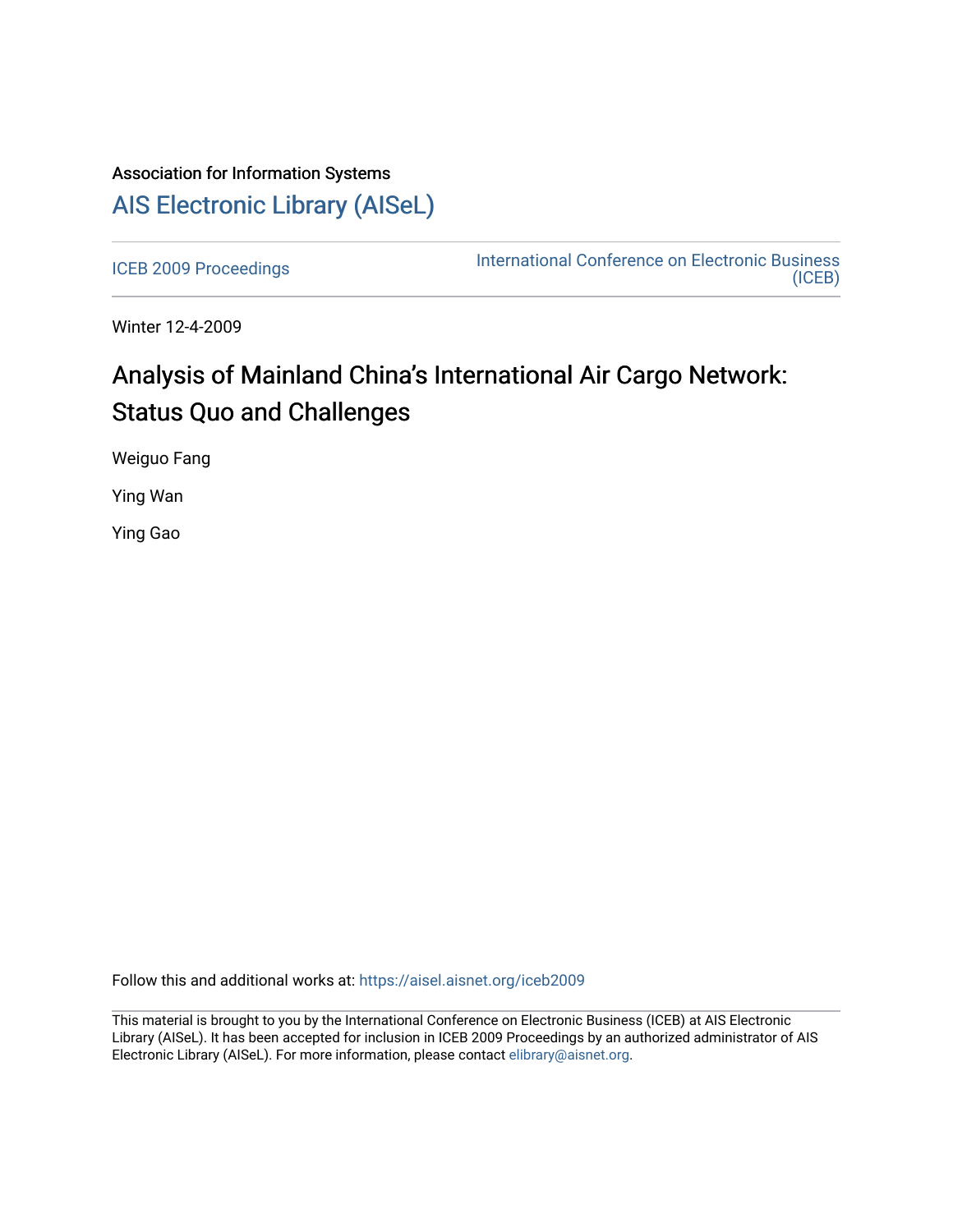### **ANALYSIS OF MAINLAND CHINA'S INTERNATIONAL AIR CARGO NETWORK: STATUS QUO AND CHALLENGES**

Weiguo Fang<sup>1</sup>, Ying Wan<sup>2</sup>, and Ying Gao<sup>3</sup> School of Economics and Management Beihang University, Beijing 100191, China  $\frac{1}{2}$ wgfang@buaa.edu.cn;  $\frac{2}{3}$ wanying@cn.ibm.com;  $\frac{3}{3}$ yinger@ce.buaa.edu.cn

#### **Abstract**

Based on air cargo import and export statistics of China Customs, the international air cargo network structure and its flow characteristics in mainland China were studied in this paper. Overall development trends and flow distribution of international air cargo in mainland China were analysed. The major air cargo import and export countries (regions), the main categories of commodities, and the major customs and hub airports were identified. Through our study, a relatively complete view of international air cargo network in mainland China was constructed, in which the major flight routes linking destinations and sources of international air cargo as well as the categories and amounts of air cargo could be revealed. This paper also includes challenges to the further development of mainland China's international air cargo, and proposals to meet these challenges.

**Keywords:** Air Cargo, Logistics, Air Freight, Import and Export

#### **Introduction**

Air transport has become a major driving force for sustained economic growth due to the advantages of high-speed and being able to save the total transportation costs of supply chains. It is considered as the fastest and reliable way of efficiently linking national and global supply chains as well as long-distance markets. In this new era of rapid turnover in logistics, those countries with sound air cargo connectivity will gain more competitive advantage than others in trade and production [1]. China has the second largest air cargo market only surpassed by United States. China's robust economic growth has provided the largest and best platform for the development of air transport industry.

With rapid growth of China's air cargo, our study has more attention and attraction for researchers and reviewers. Existing studies addressed issues such as China's major aviation hubs and the overall pattern and composition of international air cargo [2], the network structure and flow characteristics of international air cargo [3], the development status and market barriers [4],

etc. Though during past several years, the studies on China's air cargo market have been gradually increasing, but they are lacking in deep analysis of China's international air cargo network. For this reason, we exploited the statistical data on air cargo import and export of the year 2006 obtained from China Customs so as to delineate the network structure and flow distribution of China's international air cargo with special focus on statistical analysis on route alignments of main sources and destinations of international air cargo along with cargo categories and amounts.

Traditionally, China Customs treats imports and exports between mainland China with Hong Kong, Taiwan and Macao as international trade, so we define the scope of study within mainland China's international air cargo. The objectives of our study are to build a relatively complete view of mainland China's international air cargo network and grasp its status and characteristics. We also discussed the future challenges anticipated in the development of China's international air cargo and available relevant proposals.

#### **Overall Development and Flow Distribution of International Air Cargo**

Air cargo accounts for a very small share of total volume of national cargo. However, the commodities transported by air are generally high-value-added, so the ratio of the value of air cargo to total value of national cargo is still large. Statistics on national imports and exports of 2006 provided by China Customs, it can be seen that total value of air cargo reached nearly 1/5 of the total value of national imports and exports with a very small freight volume. From 2001 to 2006, the total value of air cargo imports and exports increased with an average annual rate of 39%, which was considered as significant but swift increase than other transport modes (see Table 1).

Table 2 shows the distribution of 2006 air cargo imports and exports amount among several continents. Table 2 shows the geographic distribution of both export destinations and import sources revealing a marked concentricity in Asia, Europe and North America. Asia is the foremost origin of imports and destination of exports for mainland China's international air cargo, followed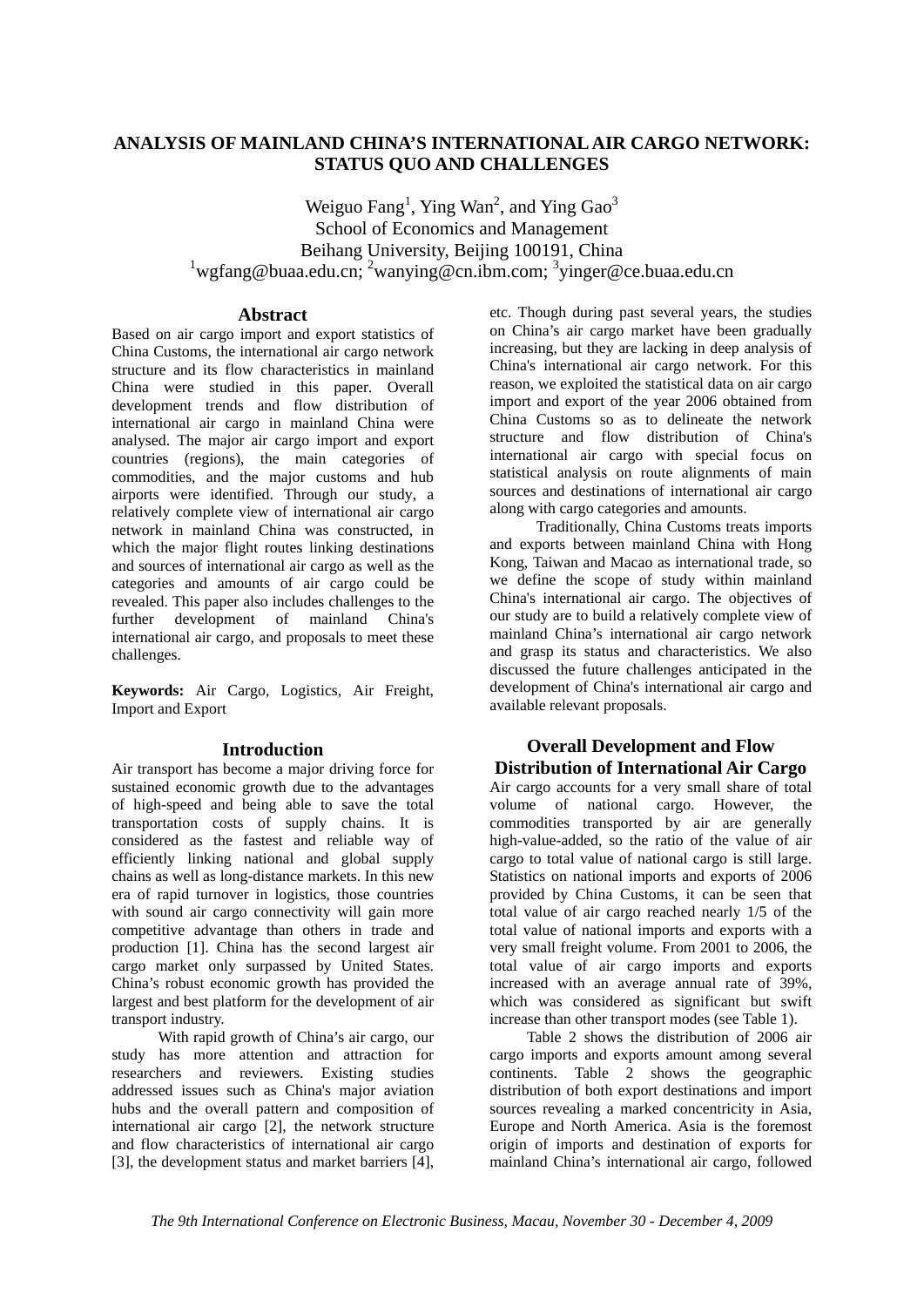by Europe and North America. In particular, the total value of imports from Asia is accounted for more than 80% of the total value of all imports. Although China has air cargo business with more

than 200 countries/regions around the world, however, the business shares with other continents are still very small.

|      |                            | <b>Table 1</b> Total value of Customs import and export vs total value of international air cargo |              |                |                     |
|------|----------------------------|---------------------------------------------------------------------------------------------------|--------------|----------------|---------------------|
|      | Total value of imports     | Total value of air cargo                                                                          | Percentage   | Growth rate of | Growth rate of      |
| Year | and exports                | imports and exports                                                                               | of air cargo | air cargo      | imports and exports |
|      | (thousands of dollars)     | (thousands of dollars)                                                                            |              |                |                     |
| 2001 | 509,651,090                | 66,636,409                                                                                        | 13.1%        |                |                     |
| 2002 | 620,766,074                | 87,727,676                                                                                        | 14.1%        | 31.7%          | 21.8%               |
| 2003 | 850,987,563                | 138,770,605                                                                                       | 16.3%        | 58.2%          | 37.1%               |
| 2004 | 1,154,554,329              | 208, 638, 268                                                                                     | 18.1%        | 50.3%          | 35.7%               |
| 2005 | 1,421,906,172              | 270,781,944                                                                                       | 19.0%        | 29.8%          | 23.2%               |
| 2006 | 1,760,686,452              | 339,029,738                                                                                       | 19.3%        | 25.2           | 23.8%               |
|      | Average annual growth rate |                                                                                                   |              | 39.0%          | 28.3%               |

Source: Import and export statistics of China Customs

| <b>Table 2</b> Distribution of air cargo imports and exports amount on continents |
|-----------------------------------------------------------------------------------|
|-----------------------------------------------------------------------------------|

|                          | Export                 |            | Import                 |            |
|--------------------------|------------------------|------------|------------------------|------------|
| Continent                | Amount                 | Percentage | Amount                 | Percentage |
|                          | (thousands of dollars) |            | (thousands of dollars) |            |
| Asia                     | 65,551,953             | 42.0%      | 127,259,231            | 81.6%      |
| Europe                   | 44,116,604             | 28.3%      | 28,885,873             | 18.5%      |
| North America            | 40.329.775             | 25.9%      | 24,259,906             | 15.6%      |
| Latin America            | 2,956,179              | 1.9%       | 1,638,148              | 1.1%       |
| Oceania                  | 2,109,050              | 1.4%       | 279.915                | 0.2%       |
| Africa                   | 907,284                | $0.6\%$    | 735,276                | $0.5\%$    |
| Total value of air cargo | 155,970,844            | 100.0%     | 183,058,350            | 100.0%     |
| imports and exports      |                        |            |                        |            |

Source: 2006 air cargo import and export statistics of China Customs

The economic ties of China with countries/territories in North America, EU, ASEAN, South Korea, and Japan are improving year by year. The continuous increase in China's foreign trade depicts that the international air cargo market will have a prospect for future. However, recent development shows that two regional markets namely North America and EU, especially the U.S. market, obviously take on one-way characteristics due to the imbalances in China's foreign trade such as, almost full-loaded cargo departure from China while very low return load. In recent years, the ratio of export to import amount of mainland China's air cargo is 3:1. However, there exists unidirectionality in China's international air cargo market which will decline gradually in long term as China's foreign trade turning into balance. Therefore, expanding international routes, especially the routes of China - North America, China - Japan, and China – Europe, will be beneficial for China's air cargo business to gain more shares in international market [5]. At present the routes of China - North America and China-Europe are still major international air cargo routes. Their average annual growth rate in terms of air cargo amounts will reach 11.6% and 10.4% in 2015 respectively [6].

#### **Major Sources and Destinations of International Air Cargo**

Through the statistical analysis on international air cargo amount, we find the major import and export countries or regions are U.S, Hong Kong, Japan, Germany, Singapore, Netherlands, South Korea, Taiwan, Malaysia, UK, Philippine, and France. Among these countries, U.S is the major destination accounting for a quarter of the total export amount followed by Hong Kong and Japan (see Table 3). The top ten destination countries (regions) of air cargo exports cover 76% of the total export amount.

|    |             | <b>Table 3</b> Major destinations of air cargo exports |            |
|----|-------------|--------------------------------------------------------|------------|
|    | Country     | Amount                                                 | Percentage |
|    | (region)    | (thousands of                                          |            |
|    |             | dollars)                                               |            |
| 1  | U.S         | 38,446,230                                             | 24.6%      |
| 2  | Hong Kong   | 18,428,259                                             | 11.8%      |
| 3  | Japan       | 13.697.499                                             | 8.8%       |
| 4  | Germany     | 13, 173, 372                                           | 8.4%       |
| 5  | Singapore   | 8.082.271                                              | 5.2%       |
| 6  | Netherlands | 6,770,540                                              | 4.3%       |
| 7  | South Korea | 6,323,066                                              | 4.1%       |
| 8  | Taiwan      | 5,331,630                                              | 3.4%       |
| 9  | Malaysia    | 4,733,784                                              | 3.0%       |
| 10 | UK          | 3,689,997                                              | 2.4%       |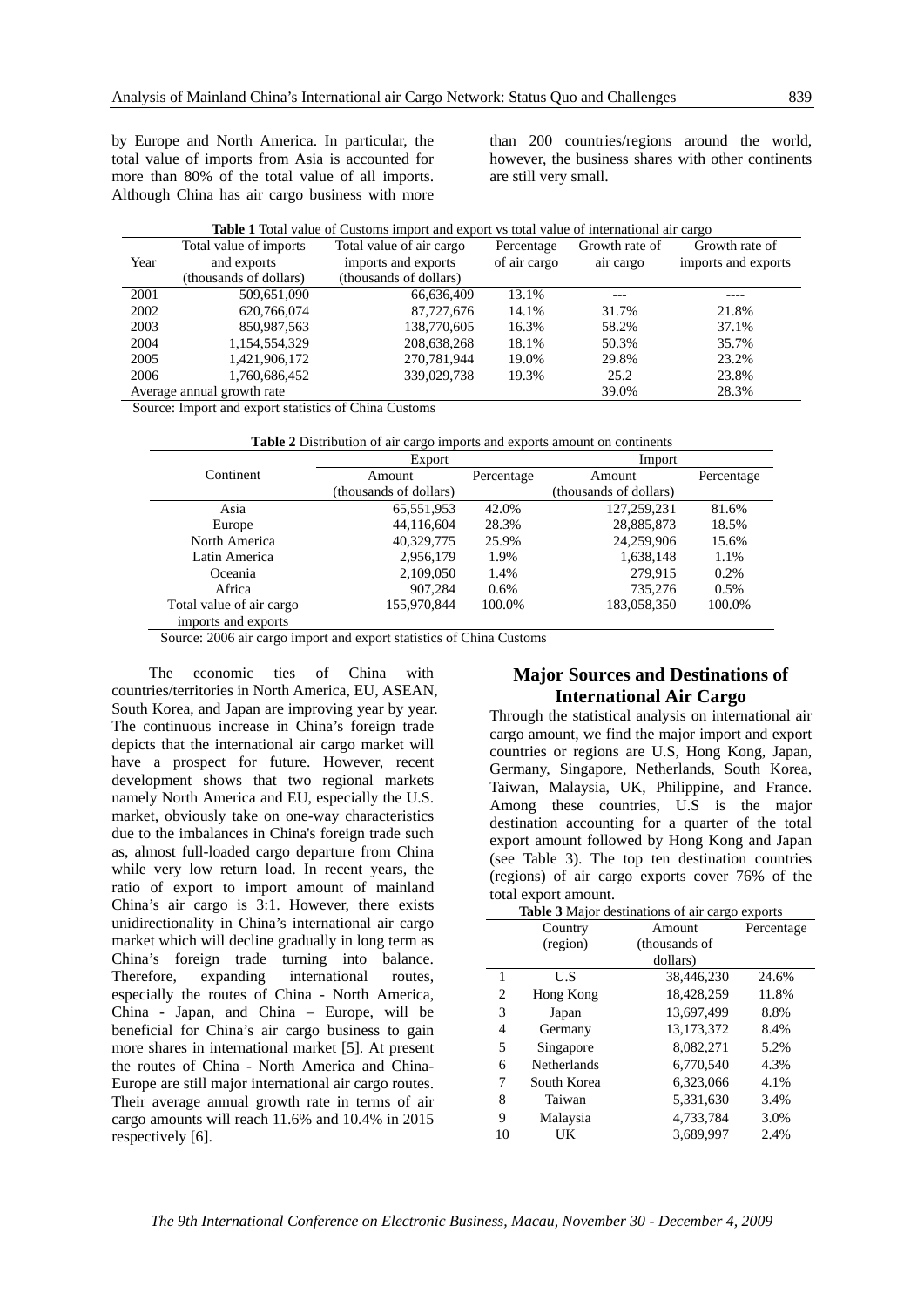| $Top-10$     |        | 118,676,648 | 76.1%  |
|--------------|--------|-------------|--------|
| accumulative |        |             |        |
| Total        | export | 155,970,844 | 100.0% |
| amount       |        |             |        |
|              |        | $\sim$      |        |

Japan is the major source of air cargo imports, who accounted for 15% of the total import amount followed by Taiwan and U.S. The top ten origin countries (regions) occupied 85% of the total import amount (see Table 4). These major source and destination countries (regions) are concentrated in Asia, Europe and North America.

| <b>Table 4</b> Major origins of air cargo imports |  |  |  |
|---------------------------------------------------|--|--|--|

|                | Country             | Amount        | Percentag |
|----------------|---------------------|---------------|-----------|
|                | (region)            | (thousands of | e         |
|                |                     | dollars)      |           |
| 1              | Japan               | 27,183,778    | 14.8%     |
| 2              | Taiwan              | 25,078,268    | 13.7%     |
| 3              | U.S                 | 23,510,670    | 12.8%     |
| $\overline{4}$ | South Korea         | 21,737,172    | 11.9%     |
| 5              | China               | 16,619,484    | 9.1%      |
| 6              | Philippine          | 10,557,203    | 5.8%      |
| 7              | Germany             | 9,616,080     | 5.3%      |
| 8              | Malaysia            | 9,208,126     | 5.0%      |
| 9              | Singapore           | 6,866,346     | 3.8%      |
| 10             | France              | 5,484,028     | 3.0%      |
| $Top-10$       |                     | 155,861,156   | 85.1%     |
|                | accumulative        |               |           |
|                | Total import amount | 183,058,350   | 100.0%    |

#### **Major Commodities of Air Cargo**

Chinese economy has shown a strong growth due

to large amount of foreign investments and competitive labor cost. Because of these factors, China has become the world's manufacturing center. Many important industries in China provide a wide range of products, including computer, telecommunication equipment and apparel. Air transport has become the preferred transport mode for these products. Since most of these products are for export causing a rapid growth in Chinese international air cargo business. Large quantities of air cargo are exported to Asia, Europe and North America, which greatly promotes China's air cargo market. The rapid development of China's international air cargo is facilitated by the growth of exporting high value-added products, which is closely related to the transformation of China's electronics industry from component production to final assembly and integrated production. The export of high-tech products is much higher than other products in terms of import and export amount.

Customs statistics of 2006 air cargo imports and exports shows that electronic product and machinery equipment are the most principal export commodities, which amounted over 80% of the total export (see Table 5). Table 6 lists the major destination countries (regions) of principal export commodities, in which U.S, Hong Kong, Germany, Japan, and Netherlands, etc. are included.

|                | Chapter No.                     | Category of commodity                                                                                                                                                 | Amount                 | Percentage |
|----------------|---------------------------------|-----------------------------------------------------------------------------------------------------------------------------------------------------------------------|------------------------|------------|
|                |                                 |                                                                                                                                                                       | (thousands of dollars) |            |
| 1              | Chapter 85                      | Motors, electrical equipments and parts; sound recorders and<br>reproducers, television image and sound recorders and<br>reproducers, and their parts and accessories | 77,970,710             | 50.0%      |
| 2              | Chapter 84                      | Nuclear reactors, boilers, machinery appliances and parts                                                                                                             | 49,832,591             | 31.9%      |
| 3              | Chapter 90                      | Optical, photographic, cinematographic, measuring, testing,<br>medical or surgical instruments and equipments, precision<br>instruments and equipments                | 7,586,708              | 4.9%       |
| $\overline{4}$ | Chapter 62                      | Non-knitted<br>or non-crocheted<br>clothing<br>apparels<br>and<br>accessories                                                                                         | 3,375,104              | 2.2%       |
| 5              | Chapter 61                      | Knitted or Crocheted apparels and clothing accessories                                                                                                                | 2,557,117              | 1.6%       |
| 6              | Chapter 71                      | Natural or cultured pearls, precious or semi-precious stones,<br>precious metals; imitation jewelry; coins                                                            | 2,055,809              | 1.3%       |
| 7              | Chapter 29                      | Organic chemicals                                                                                                                                                     | 1,737,010              | 1.1%       |
| 8              | Chapter 27                      | Mineral fuels, mineral oils and their distillation products;<br>bituminous substances; mineral wax                                                                    | 1,483,056              | 1.0%       |
| 9              | Chapter 98                      | Special transaction and unclassified commodities                                                                                                                      | 1,224,062              | 0.8%       |
| 10             | Chapter 88                      | Aircraft, spacecraft and parts thereof                                                                                                                                | 1,096,909              | 0.7%       |
|                | Top-10 accumulative             |                                                                                                                                                                       | 148,919,075            | 95.5%      |
|                | Total export value of air cargo |                                                                                                                                                                       | 155,970,948            | 100.0%     |
|                |                                 | Table 6 Major destinations of air cargo exports                                                                                                                       |                        |            |
|                | Chapter No.                     | Major export destination countries (regions)                                                                                                                          |                        |            |

Chapter 85 U.S, Hong Kong, Germany, Japan, Singapore, South Korea, Taiwan, Netherlands, Malaysia, Finland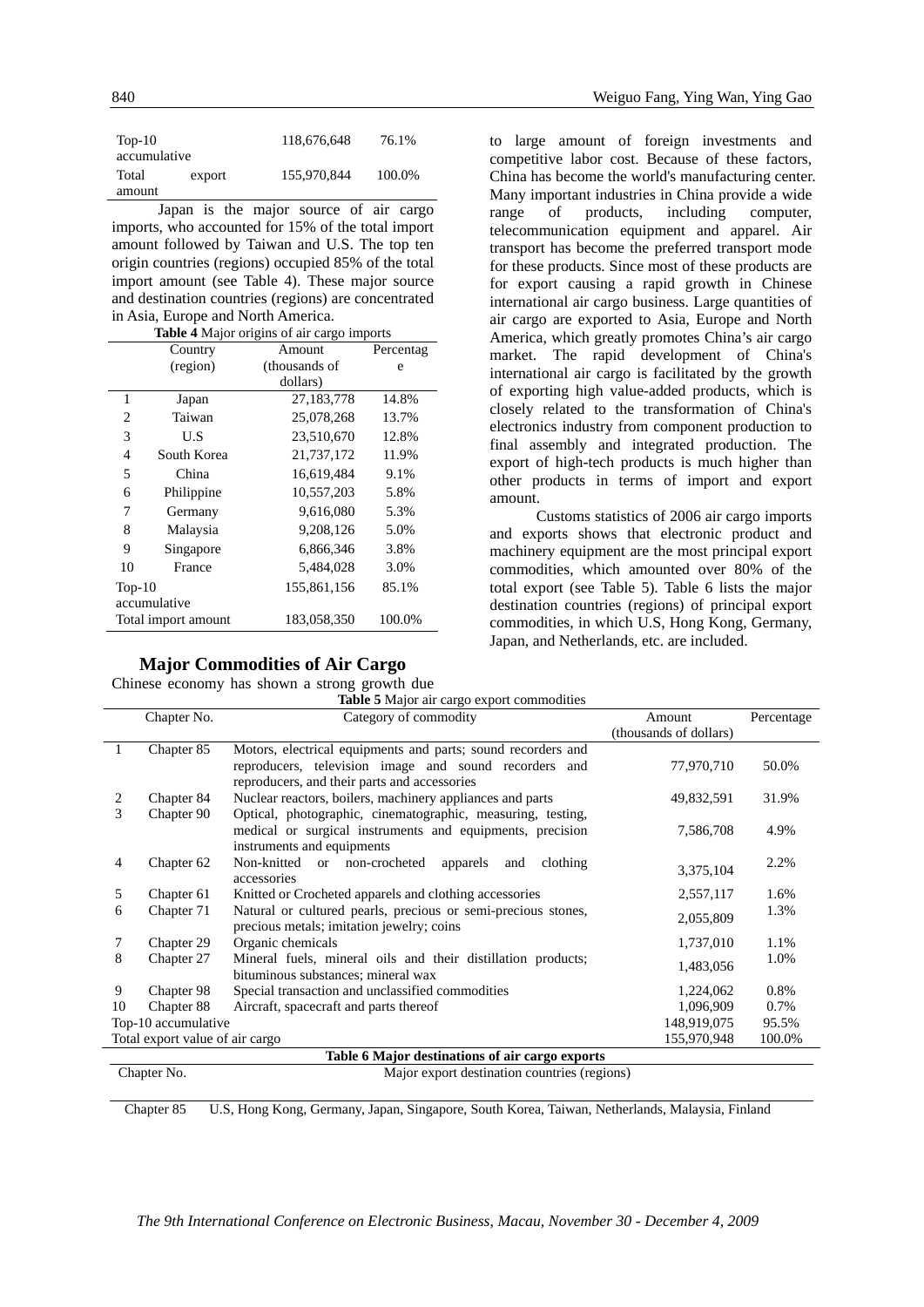| Chapter 84 | U.S. Germany, Netherlands, Japan, Hong Kong, Luxembourg, Malaysia, Singapore, France, UK                 |
|------------|----------------------------------------------------------------------------------------------------------|
| Chapter 90 | Japan, U.S. Hong Kong, Malaysia, Taiwan, Germany, South Korea, Singapore, Ireland, UK                    |
| Chapter 62 | Japan, U.S. Germany, Italy, France, UK, Australia, Spain, Canada, Netherlands                            |
| Chapter 61 | Japan, U.S. Azerbaijan, Italy, Germany, France, Australia, UK, Canada, Spain                             |
| Chapter 71 | Belgium, Hong Kong, U.S, South Korea, Thailand, Japan, Singapore, Switzerland, UK, Germany               |
|            |                                                                                                          |
| Chapter 29 | India, U.S. Germany, Japan, Italy, Switzerland, South Korea, Spain, Brazil, Netherlands                  |
| Chapter 27 | U.S, Hong Kong, Germany, France, Netherlands, UK, Singapore, Russia, Canada, the United Arab<br>Emirates |
| Chapter 98 | Japan, Hong Kong, Singapore, Taiwan, Iran, Bangladesh, U.S., Pakistan, Egypt, UK                         |

As shown in Table 7, high-tech products, machinery parts and industrial consumables are the most important import commodities, accounting for 85% of the total amount of air cargo imports. The

principal sources of top-10 import commodities are given in Table 8, which include Taiwan, U.S, Germany, Japan, South Korea etc.

**Table 7** Major import commodities of air cargo

|          | Chapter                         | Category of commodity                                                                                                                                                                                                              | Amount        | Percentage |
|----------|---------------------------------|------------------------------------------------------------------------------------------------------------------------------------------------------------------------------------------------------------------------------------|---------------|------------|
|          | No.                             |                                                                                                                                                                                                                                    | (thousands of |            |
|          |                                 |                                                                                                                                                                                                                                    | dollar)       |            |
|          | Chapter 85                      | Motors, electrical equipments and parts; sound recorders                                                                                                                                                                           |               |            |
|          |                                 | and reproducers, television image and sound recorders and                                                                                                                                                                          | 107,219,938   | 58.6%      |
|          |                                 | reproducers, and their parts and accessories                                                                                                                                                                                       |               |            |
| 2        | Chapter 84                      | Nuclear reactors, boilers, machinery appliances and parts                                                                                                                                                                          | 27,312,173    | 14.9%      |
| 3        | Chapter 90                      | Optical, photographic, cinematographic,<br>measuring,                                                                                                                                                                              |               |            |
|          |                                 | testing, medical or surgical instruments and equipments,                                                                                                                                                                           | 20,365,951    | 11.1%      |
|          |                                 | precision instruments and equipments                                                                                                                                                                                               |               |            |
| 4        | Chapter 88                      | Aircraft, spacecraft and parts thereof                                                                                                                                                                                             | 10,468,028    | 5.7%       |
| 5        | Chapter 71                      | Natural or cultured pearls, precious or semi-precious                                                                                                                                                                              | 2,476,753     | 1.4%       |
|          |                                 | stones, precious metals; imitation jewelry; coins                                                                                                                                                                                  |               |            |
| 6        | Chapter 38                      | Miscellaneous chemical products                                                                                                                                                                                                    | 1,835,403     | 1.0%       |
| 7        | Chapter 39                      | Plastics and articles thereof                                                                                                                                                                                                      | 1,606,506     | 0.9%       |
| 8        | Chapter 30                      | Drugs                                                                                                                                                                                                                              | 1,599,848     | 0.9%       |
| 9        | Chapter 73                      | Iron and steel articles                                                                                                                                                                                                            | 842,306       | 0.5%       |
| 1        | Chapter 29                      | Organic chemicals                                                                                                                                                                                                                  | 816,952       | 0.4%       |
| $\Omega$ |                                 |                                                                                                                                                                                                                                    |               |            |
|          | Top-10 accumulative             |                                                                                                                                                                                                                                    | 174,543,857   | 95.3%      |
|          | Total import value of air cargo |                                                                                                                                                                                                                                    | 183,058,779   | 100.0%     |
|          |                                 | Table 8 Major origins of air cargo imports                                                                                                                                                                                         |               |            |
| Chapter  |                                 | Major import source countries (regions)                                                                                                                                                                                            |               |            |
| No.      |                                 |                                                                                                                                                                                                                                    |               |            |
|          | Chapter 85                      | Taiwan, Japan, South Korea, China, Philippine, U.S, Malaysia, Singapore, Germany, Hong Kong                                                                                                                                        |               |            |
|          | Chapter 84                      | U.S, China, Thailand, Japan, South Korea, Germany, Philippine, Taiwan, Singapore, Malaysia                                                                                                                                         |               |            |
|          | Chapter 90                      | Taiwan, Japan, U.S, South Korea, Germany, China, Netherlands, UK, France, Singapore                                                                                                                                                |               |            |
|          | $\alpha$ $\alpha$               | $\mathbf{H} \cap \mathbf{F}$ and $\mathbf{H} \cap \mathbf{F}$ and $\mathbf{H} \cap \mathbf{F}$ and $\mathbf{H} \cap \mathbf{F}$ and $\mathbf{H} \cap \mathbf{F}$ and $\mathbf{H} \cap \mathbf{F}$ and $\mathbf{H} \cap \mathbf{F}$ |               |            |

Chapter 88 U.S, France, Germany, UK, Brazil, Japan, Singapore, Netherlands, Canada, Italy

Chapter 71 Belgium, South Africa, UK, Japan, Germany, U.S, Switzerland, India, South Korea, Israel

Chapter 38 Japan, U.S, Taiwan, Germany, South Korea, UK, Singapore, Malaysia, Hong Kong, France

Chapter 39 Japan, U.S, Taiwan, South Korea, Germany, Singapore, China, Hong Kong, France, UK

Chapter 30 U.S, UK, Germany, Switzerland, France, Italy, Ireland, Belgium, Japan, Sweden

Chapter 73 U.S, Japan, Germany, Taiwan, Italy, France, Singapore, South Korea, UK, Switzerland

Chapter 29 Japan, Ireland, Switzerland, Belgium, U.S, France, Sweden, India, Italy, Singapore

#### **Hub Ports of International Air Cargo**

According to China Customs statistical data

of 2006 air cargo imports and exports, the top ten customs for air cargo exports and imports are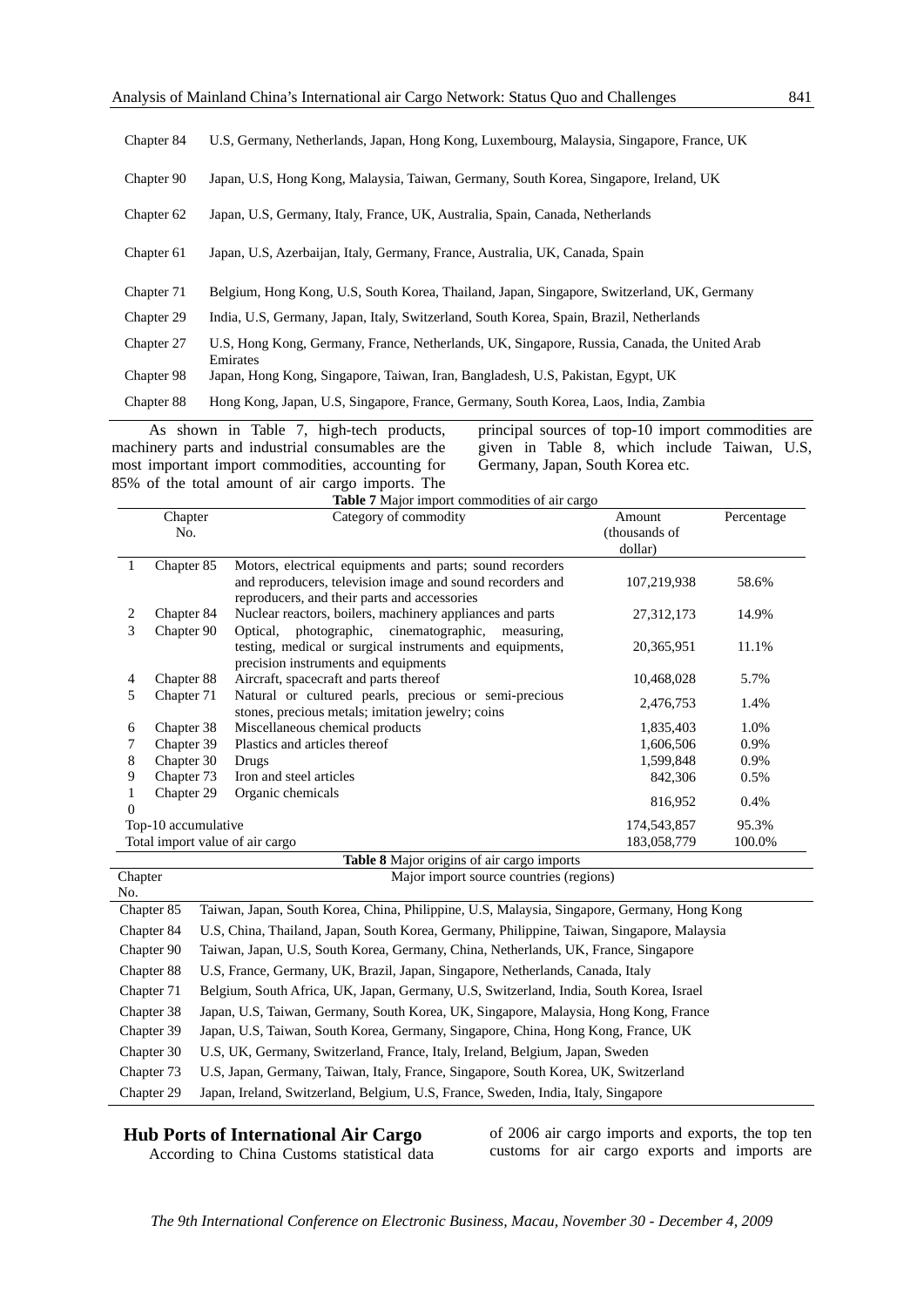shown in Table 9 and Table 10 respectively. Since air cargo must pass through the custom clearance whereas these custom facilities are only located at major airports. These airports are so-called hubs underlying the international air cargo network. **Table 9** Major Customs for air cargo exports

The accumulative amount of air cargo imports and exports through these hub ports amounted more than 96% of the total of national air cargo imports and exports as shown in Table 9 and Table 10.

|      |                          | <b>Lable 7</b> Major Customs for all cargo exports |            |                      |
|------|--------------------------|----------------------------------------------------|------------|----------------------|
| S.No | Customs                  | Amount (thousand of dollar)                        | Percentage | Economic zone        |
|      | Shanghai Customs         | 78,983,682                                         | 50.6%      | Yangtze River Delta  |
| 2    | Nanjing Customs          | 29,811,914                                         | 19.1%      | Yangtze River Delta  |
| 3    | Beijing Customs          | 23,160,650                                         | 14.8%      | Bohai Rim            |
| 4    | <b>Tianjin Customs</b>   | 5,643,449                                          | 3.6%       | Bohai Rim            |
| 5    | Qingdao Customs          | 3,233,430                                          | 2.1%       | Pan-pearl Rive Delta |
| 6    | <b>Xiamen Customs</b>    | 2,419,616                                          | 1.6%       | Pan-pearl Rive Delta |
| 7    | <b>Hangzhou Customs</b>  | 2,343,155                                          | 1.5%       | Yangtze River Delta  |
| 8    | <b>Shenzhen Customs</b>  | 2,059,570                                          | 1.3%       | Bohai Rim            |
| 9    | <b>Guangzhou Customs</b> | 2,004,079                                          | 1.3%       | Pan-pearl Rive Delta |
| 10   | <b>Dalian Customs</b>    | 1,546,263                                          | 1.0%       | Bohai Rim            |
|      | Top-ten accumulative     | 151,205,809                                        | 96.9%      |                      |
|      | Total export amount      | 155,970,948                                        | 100.0%     |                      |

Note: Shanghai Customs has two airports namely Pudong airport and Hongqiao airport

| <b>Table 10</b> Major Customs for air cargo imports |
|-----------------------------------------------------|
|-----------------------------------------------------|

|                      | <b>Customs</b>           | Amount               | Percentage | Economic zone        |
|----------------------|--------------------------|----------------------|------------|----------------------|
|                      |                          | (thousand of dollar) |            |                      |
|                      | Shanghai Customs         | 74,039,541           | 40.4%      | Yangtze River Delta  |
| 2                    | Nanjing Customs          | 45,256,166           | 24.7%      | Yangtze River Delta  |
| 3                    | <b>Beijing Customs</b>   | 27,390,176           | 15.0%      | Bohai Rim            |
| 4                    | <b>Tianjin Customs</b>   | 9,743,728            | 5.3%       | Bohai Rim ea         |
| 5                    | <b>Guangzhou Customs</b> | 4.437.796            | 2.4%       | Pan-pearl Rive Delta |
| 6                    | <b>Xiamen Customs</b>    | 4,148,693            | 2.3%       | Pan-pearl Rive Delta |
| 7                    | <b>Hangzhou Customs</b>  | 3,918,004            | 2.1%       | Yangtze River Delta  |
| 8                    | Qingdao Customs          | 3,062,225            | 1.7%       | Bohai Rim            |
| 9                    | Chengdu Customs          | 2,007,401            | 1.1%       | Pan-pearl Rive Delta |
| 10                   | Dalian Customs           | 1.905.311            | 1.0%       | Bohai Rim            |
| Top-ten accumulative |                          | 175,909,041          | 96.1%      |                      |
| Total import amount  |                          | 183,058,790          | 100.0%     |                      |

Both air cargo imports and exports from Shanghai are ranked first, with an export amounting half of the total amount of national air cargo exports, and import amounting 40% of the total of national air cargo imports. Nanjing airport is ranked second, followed by Beijing airport.

As two of the most important gateways to China, Shanghai and Beijing, have naturally become the preferred airports for international air cargo. However, in the last few years, with the construction of new airport in Guangzhou and opening of fifth freedom rights in Xiamen, Nanjing and other cities, rapid development of logistics industry in general and especially in Shenzhen has caused more airlines to pay much attention to the huge freight market in South-East China. They tend to operate the international air cargo by direct departure from Guangzhou or Shenzhen directly, or transfer through Xiamen.

The main air cargo hub ports are located in China's three big economic zones, namely, Yangtze River Delta economic zone, Bohai Rim economic zone and Pan-Pearl River Delta economic zone. Yangtze River Delta economic zone which includes Shanghai, Nanjing and Hangzhou, has a nearly 3/4 of the total amount of national air cargo imports and exports, followed by Bohai Rim economic zone which includes Beijing, Tianjin, Qingdao and Dalian. The last is Pan-Pearl River Delta economic zone which contains Guangzhou, Xiamen, Shenzhen, and Chengdu.

#### **Challenges to International Air Cargo and Proposals**

**The Expansion of International Air Cargo Market**  The biggest impetus of sustained and rapid development of China's civil aviation comes from the continuous growth of Chinese economy. It will be very difficult for China to maintain a double-digit GDP annual growth rate in future as the base number of GDP increases. However, China's airlines still have a strong desire to expand. Moreover, the role as an important bargaining chip in balancing international trade by purchasing aircraft will remain unchanged in the short term. To break the deadlock, China's airlines should improve their international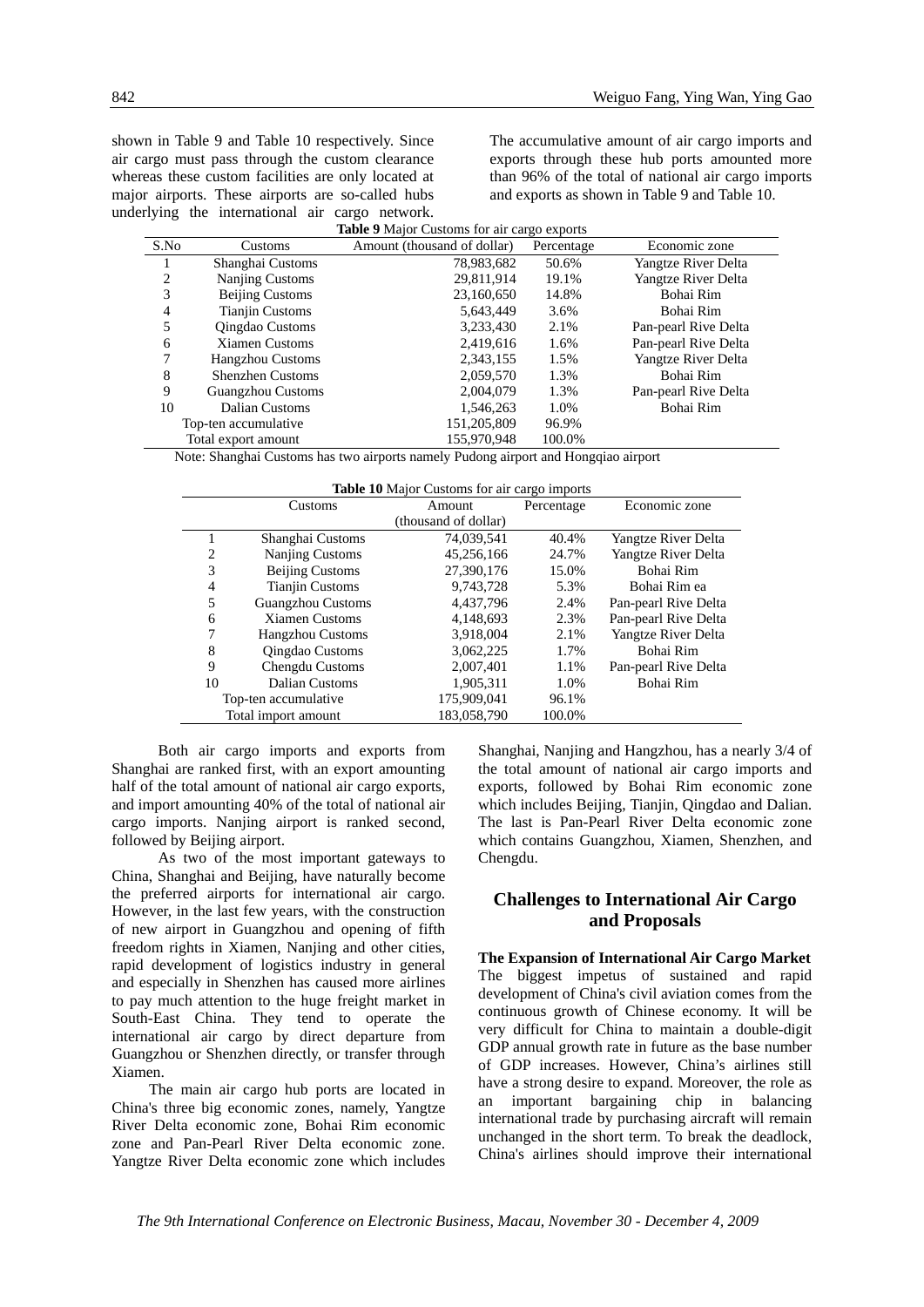competitiveness; meanwhile, look for new growth points from the broad market of sixth freedom rights, so as to be able to exploit invisible trade to replace visible trade featured with ever-increasing frictions. Since internationalization is in fact a double-edged sword, with the opening of international air traffic rights, the controversies over decline in international freight market share possessed by China's airlines have been increasing [7].

The current cargo routes of China's airlines are limited to traditional routes. In future, China's cargo airlines must enhance competitiveness by opening up potential market and improving the route network structure. The Middle East, South America, South Africa and other places are potential cargo markets. China's airlines could consider entering these potential markets by a cooperative manner, such as joint ventures with other companies, finding sales agent, and class exchange, etc.

The cities in Western China as a potential market for airlines, are also need attention. China is implementing the strategy for developing the western region in order to solve the problem of uneven economic developments in East and West. With continuous and focus attention to develop Western part of China, and implementation of preferential policies tailored for the Western region, the demand on air cargo in the Western region will show an upward trend. Although at present there is no enough air cargo demand in Western region, its development prospect is optimistic. China's airlines could put their capacity into the Western region in phases. Once conditions are ripe, airlines could further increase their capacity [8].

#### **Obsession with Unidirectional International Air Cargo**

The structural imbalance of China's imports and exports is relatively obvious. Large trade surplus of China means export goods are more than import goods, coupled with weak marketing capabilities of domestic airlines in international market, all these factors render China's airlines to operate with low international cargo and mail load factor of less than 60% in recent years.

It is well known that the major problem existing in Sino-US air transport market is the imbalance of freight. This imbalance is not just concerns over import and export volumes, but also over price, product structure and other aspects. The difference in Sino-US industrial structure and the nature of import and export trade, leads to this phenomenon which will always exist for a long period of time. In past decade, the imbalance of freight volume in Sino-US air cargo market has been gradually decreasing. According to Department of Transportation of U.S, the ratio of Sino-US air cargo outbound to inbound volume has dropped from 7:1 in

1995 to 5:1 in 2005. However, the air transport price per kilogram of import goods from U.S. equals to only one third of the price of export goods to U.S. As more and more airlines of China and U.S enter Sino-US air cargo market, the price competition will also be intensified.

#### **Inadequate Cargo Capacity and Imperfect Infrastructure**

The market loss due to lack in cargo capacity results embarrassing situation faced by China's airlines. Unfortunately, there is no Chinese airline with more than 10 all-cargo aircraft. At the end of March 2006, all domestic airlines had only a total of 33 all-cargo aircraft, with total of 7, 700 tonnages capacity on all available passenger and cargo aircraft. On contrary, two companies namely UPS and FedEx have more than 1000 all-cargo aircraft in operations in U.S. The belly capacity of passenger cargo aircraft is still a major component of the entire cargo capacity resource in future. At present, cargo aircraft is still main large-size cargo aircraft, which is considered unfavorable to air cargo hub construction being unable to build up an effective air cargo route network. This is because building air cargo hub must rely on small and medium size aircraft to connect between non-hub and hub airports, and possess large size aircraft to connect amongst hub airports. Due to lack of air cargo hub, airlines are unable to effectively exploit the powerful ground-based service capabilities, maintenance support capability, and enlarge share in freight market that is already occupied by a hub, to expand their influence, attract inflow of goods around airports, and build up a network through transfer services [9].

The airport infrastructure and customs restrictions become important factors constraining direct departure of international air cargo from mainland China. As compared to perfect hub airport construction and network layout in neighboring countries, China has only Beijing and Shanghai cities which can barely compete with them. The long-standing emphasis on passenger transport instead of cargo transport is because of the number of airports being far less than the requirements of airlines and shippers in respect of infrastructure, freight operational efficiency and other aspects. Moreover, the procedure and system for logistics and transport operations adopted by mainland China's customs have low cargo processing speed.

We therefore propose that domestic airlines being more all-cargo aircraft can be used to expand fleet size gradually and optimize the route network, and eventually realize the cargo operational mode of "all-cargo aircraft as principal, supplemented with belly compartment of passenger aircraft". In the meantime, domestic airlines should strengthen the hub construction at base airports; spread out air cargo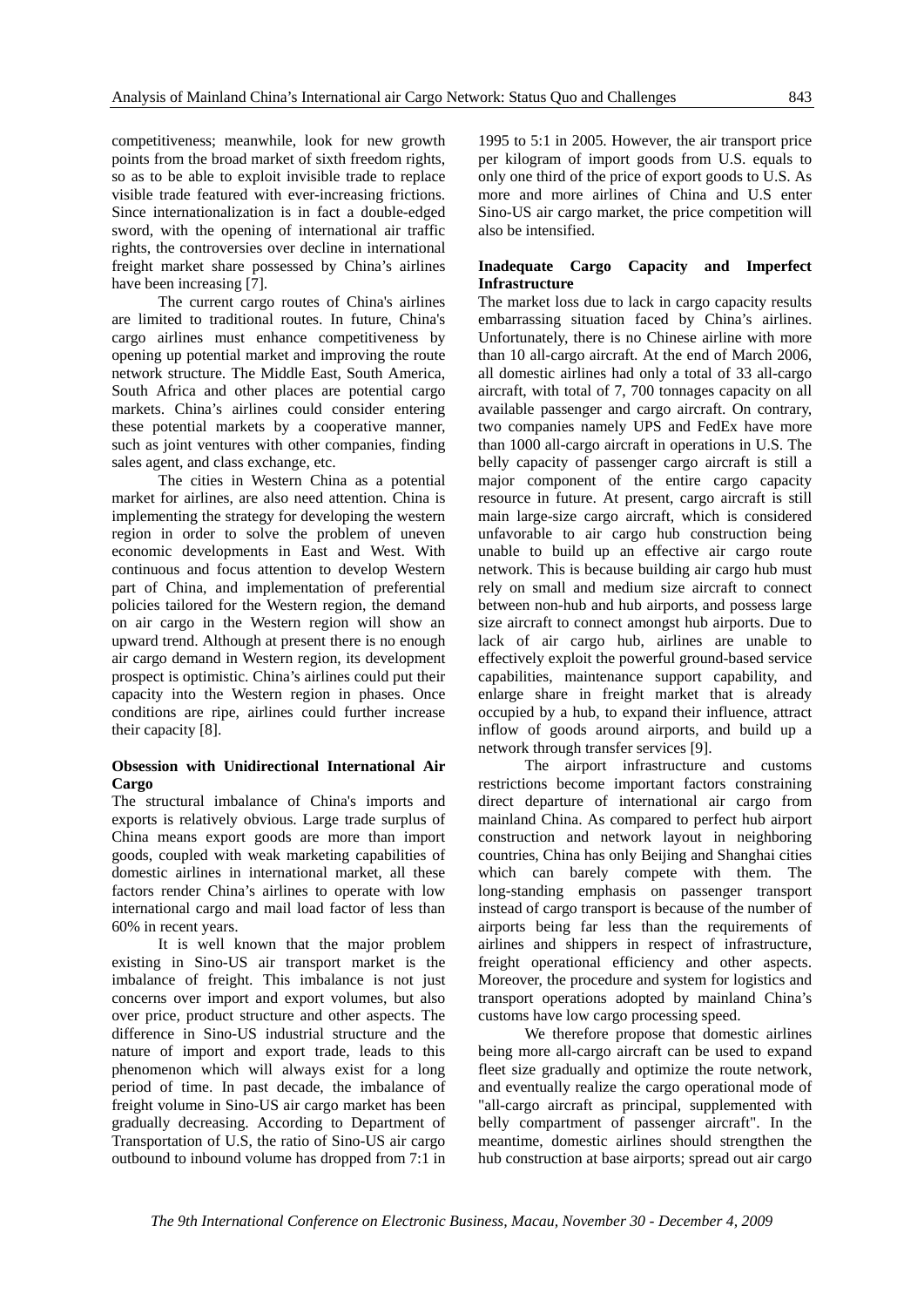network and expand market scope through hub airport; expand and improve the ground-based distribution network by various ways so that air transport and ground transport can achieve a seamless interface.

#### **Lack of Competitiveness in International Air Cargo Market**

China's air cargo companies are still very young, whose management experience remains inadequate as compared to many large international shipping companies. This makes China's airlines very hard to gain a foothold in international cargo market. For domestic airlines, one feasible way of obtaining management expertise is to build strategic alliances with leading foreign airlines [10].

The service awareness of domestic air cargo companies is relatively weak. They only care whether goods have been shipped to destinations, while rarely consider such service innovations as how to accelerate carriage speed, ensure cargo security, and provide customized products, and so on.

The price factor and service environment of domestic airlines still need to improve. Under the circumstances of different airlines having similar flight routes and time windows, price becomes one of the major factor affecting the choice of airline. Compared to China's airlines, the cost advantage of foreign airlines allows them to lower price on the premise of maintaining certain profit, thus take away a large number of freight sources. In this case, competing on price blindly with foreign airlines will only result in loss.. For China's airlines, the preferred option is to adjust the product structure and sales strategy, increase the proportion of high value-added products, and improve the cargo and mail load factor [11].

China's airlines must first strive to complete high-quality basic services, such as improving the speed of goods flow, and ensuring cargo security. In addition, China's airlines should provide value-added products through service innovation. Service innovation is to provide the service that other airlines can not offer, but is needed by customer or customer is willing to receive. If an airline creates new services for customer beyond the core product of airport-to-airport transport, such as air transport and logistics advisory service, special warehouse management service, personalized services for high-end customers, and so on, then its products will be infinitely extended.

Furthermore, domestic airlines may choose to join a suitable air cargo alliance. By cooperating with other members of the alliance, airlines can enhance the whole competitiveness of the alliance; expand air cargo network more rapidly at a lower cost. In addition, gradually introducing freight products that meet the alliance's service standards, airlines can

benefit by improving management level for freight products and thus increasing flight revenue. Again, cost can be reduced through joint procurement of alliance.

#### **Conclusions**

The rapid growth of China's economy along with unceasing expansion of China's foreign trade, have greatly promoted China's air cargo industry, especially the international air cargo industry. Based on the statistical data of 2006 air cargo imports and exports obtained from China Customs, this paper describes the basic structure and flow distribution of mainland China's international air cargo network. The study shows that the ratio of total amount of imports and exports by air to that of all imports and exports has been increasing. The origin and destination countries (regions) of mainland China's air cargo imports and exports are concentrated in Asia, North America and Europe, while Asia is the foremost origin and destination. Electronic, mechanical and high value-added products are main commodities of mainland China's air cargo imports and exports. The top ten hub airports of air cargo imports and exports in mainland China are located in three economic zones, where Shanghai, Nanjing and Hangzhou airports belonging to Yangtze River Delta economic zone own nearly 75% of the total amount of air cargo imports and exports. Shanghai is the biggest hub in mainland China, accounting for almost half of the total amount of national air cargo imports and exports. The further development of mainland China's international air cargo has to deal with following challenges: expansion of international air cargo market, obsession with unidirectionality of international air cargo for a long time, inadequate cargo capacity and imperfect infrastructure, as well as lack of international competitiveness of domestic airlines.

#### **References**

- [1] Kasarda, J. D. and Green, J. D., Air Cargo as an Economic Development Engine: A Note on Opportunities and Constraints, *Journal of Air Transport Management*, 11(6), November 2005, pp. 459-462.
- [2] Hui, G. W. L., Hui, Y. V., and Zhang, A., Analyzing China's Air Cargo Flows and Data, *Journal of Air Transport Management*, 10(2), March 2004, pp.125-135.
- [3] Zhang Anming, Xu Hongliang, et al., *China Air Cargo*, Aviation Industry Press, Beijing, 2005. (in Chinese)
- [4] Fung, M. K.-Y., Zhang, A., Leung, L. C.-K., and Law, J. S., The Air Cargo Industry in China: Implications of Globalization and WTO Accession, *Transportation Journal*, 44(4),